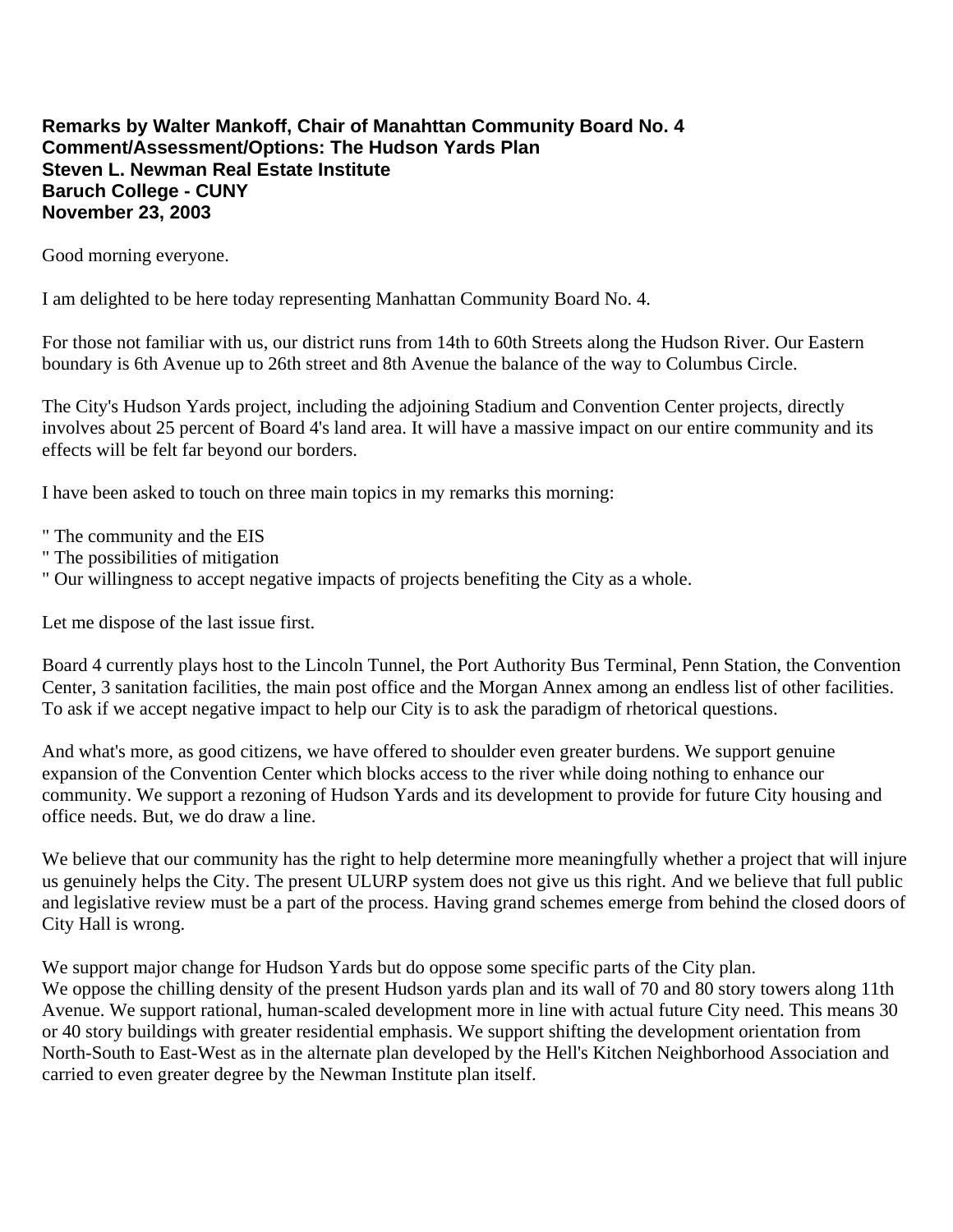Hell's Kitchen is a vibrant, historic neighborhood with a diverse population and workforce and many businesses small and large. It is in the City's and the community's interest to build on that character rather than destroy it. This calls for modification of the City plan to provide less demolition, less condemnation and more building of permanent, affordable housing.

Also high on our priority list is opposition to the stadium. Lining Woody Johnson's pockets is not a legitimate City need. It does not justify the traffic jams and environmental problems a stadium will cause in our neighborhood. Nor does it justify the financial risks for the City.

Having established our bona fides, let me turn to the issues of the EIS and mitigation.

My concept of a proper EIS, and the function it would serve, differs widely from the City. I dream of a world in which the EIS is done on time, is done completely and correctly, and most important, the finished EIS guides the City's adoption or modification of a project. Those of us who have lived with the Hudson Yards EIS know how far we are from that ideal world.

Like most of its genre, the EIS for Hudson Yards is a bit like a historical novel. There is a solid grounding of fact to which highly selective fiction is added. I think this is a fair description.

Consider this example. To prevent the Grand Central subway station from being overwhelmed by the traffic from the 7 line extension it is necessary to first complete the 2nd Avenue line. To provide favorable results, the EIS waves its wand and assumes the 2nd avenue line is built.

Look at a second example. An ever increasing proportion of New York's office work force is living in Hew Jersey and straining commuter bus and rail lines. Traffic from New Jersey is expected to grow substantially in coming years to meet the needs of the new office towers and to overwhelm the system. To avoid being unduly negative, the EIS again waves its wand and pretends New Jersey's share remains at 1990 levels

Let me cite a final example. The presentations flowing continually from City Planning, EDC and the Jets make it clear that the Hudson Yards rezoning is intended to dramatically change the neighborhood. Indeed, they claim that this need for change is the major raison d'etre for the plan. Yet, what does the EIS say in its chapter on socioeconomic impact? Strange as it may seem, it says in relation to secondary displacement that the character will not be affected significantly by the plan. It says the character has been changing prior to Hudson Yards implementation and will merely continue to do so.

Defective as it is, the Hudson Yards EIS all we have to work with. It is a monumental work with thousands of pages, 28 chapters and 36 appendices. In my allotted time, I can touch on only a few of the myriad of EIS topics. Let me comment briefly on the three or four with the most egregious impact on our community

The EIS could not avoid its highly critical comments on the noise and chemical pollution the plan will generate much as it might have wished to do so. The mitigation proposed - working and living behind sealed double glazed windows -- makes that clear. The EIS thinks in terms of decibels and particulate levels. We think in human terms. What will be the impact on the child with asthma or the seniors with emphysema? Or even on those of us in robust health? What will happen when you have to leave your hermetically sealed environment and go outdoors? How will you enjoy the parks and boulevards or the streets with sidewalk cafes that our planners promise us? Will the latest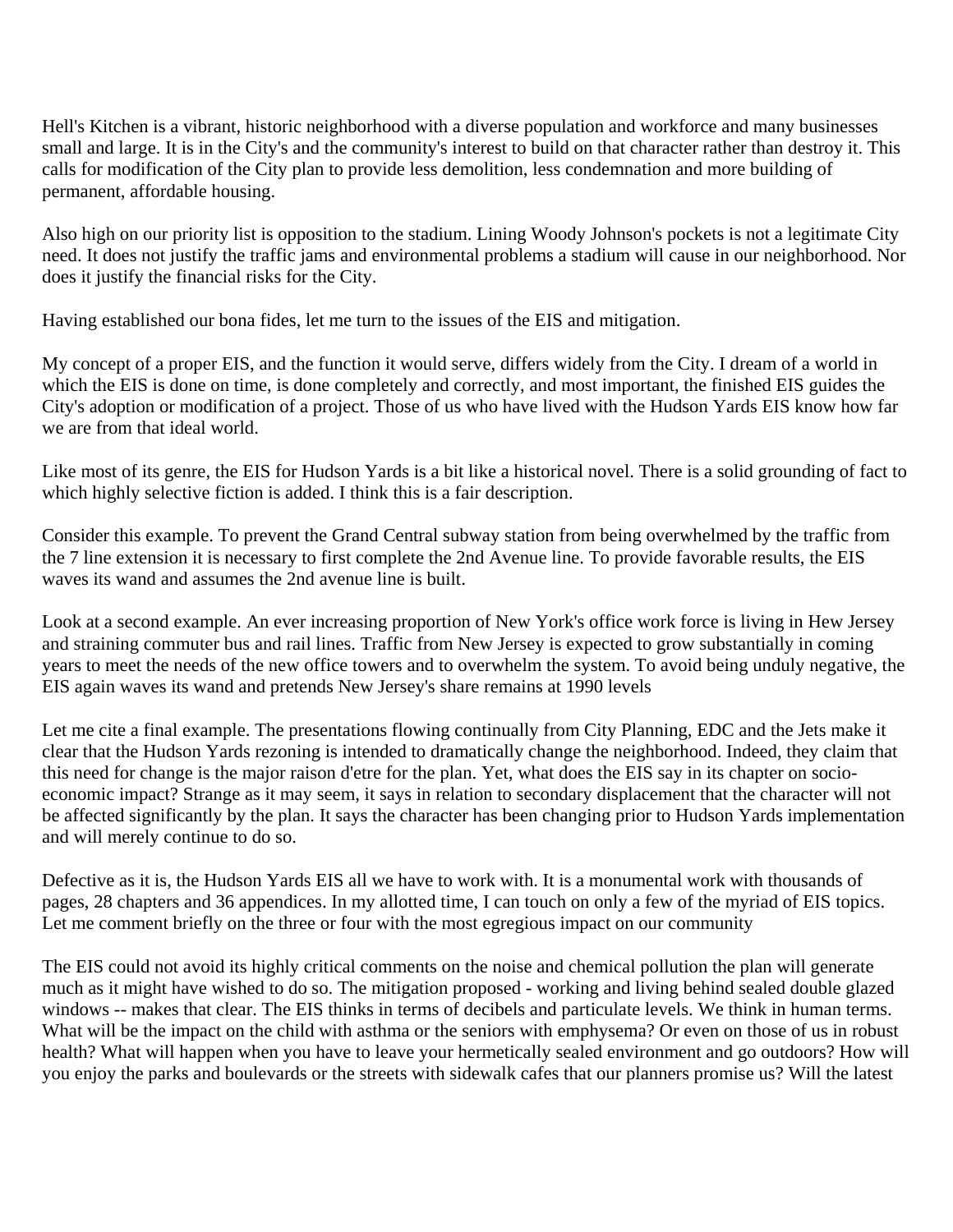fashion trend include matching ear muffs and gas masks?

Even today, our community suffers from pollution that seriously affects the quality of life. In addition to the pollution generated by already heavy traffic, fumes and noise from illegally idling buses and other vehicles permeate homes in Hell's Kitchen endangering health of residents. There is a desperate need for off-street bus facilities that will grow geometrically if Hudson Yards is adopted. The EIS cites the need but there is no plan in place to build the mitigating facility nor does it seem to have high priority

A second environmental problem we face is traffic. Anyone living or working in our area is an expert on traffic jams and gridlock. It is part of our daily lives. We know how difficult it is to cross streets while avoiding turning vehicles. And the accident rate in our community tells us our fears are sound. The EIS makes clear that the problem will get much worse. Pedestrians will be bumping into each other. Vehicle tie-ups will be legion, with as much as 5 minutes delay at an intersection. In fact, the EIS says some delays were so long they could not be measured. And once again the EIS puts the most favorable spin on the problem by ignoring the cumulative impact of one intersection on another.

And we are not taken in by the self-serving claim that 70% of Jets fans will arrive by mass transit, a number that exceeds by far the experience at any other urban stadium. And we surely don't accept the EIS prediction that there will be no tie-ups on major streets on football game days.

The proposed traffic mitigation cannot be taken seriously. Clearing a curb lane in midtown to ease traffic flow is something that will not happen. There is always an emergency vehicle, taxi, limo, illegal car or delivery truck looking for curb space. Add to this street construction, TV or movie filming and the problem is worse. And all it takes is one vehicle on a block to effectively eliminate the extra lane.

The other proposed mitigation is to modify signal timing. Aside from the fact that only tiny, incremental changes are possible the changes usually make it more difficult for pedestrians to cross the streets. Our community has a large number of elderly or handicapped individuals who find it difficult enough at present to cope with the problem of getting to the other side of the avenue.

The only real traffic mitigation possible is to reduce the number of vehicles trying to enter or move about our area. The City should maintain the present rule not requiring parking spaces in new construction below 96th Street. It should eliminate the stadium and reduce the density proposed for the area. Increasing the ratio of residential to commercial construction would also help ameliorate traffic problems.

A third area of concern to the community is in the failure of the Hudson Yards plan to provide sites for needed infrastructure or to consider the cost of these facilities. Among such items cited by the EIS as needed are:

" A transmission substation and 2 electric substations to supply the area with needed electric power.

" An elementary school.

" A firehouse.

In addition, numerous items of infrastructure cited in the EIS have dedicated sites but are either not planned or their cost has not been provided for. Included are water and sewer mains, ferry facilities, decking over route 9A and various improvements in bus and subway facilities.

Worst of all, the EIS contains absolutely no estimate of additional need for police services. The plan calls for a